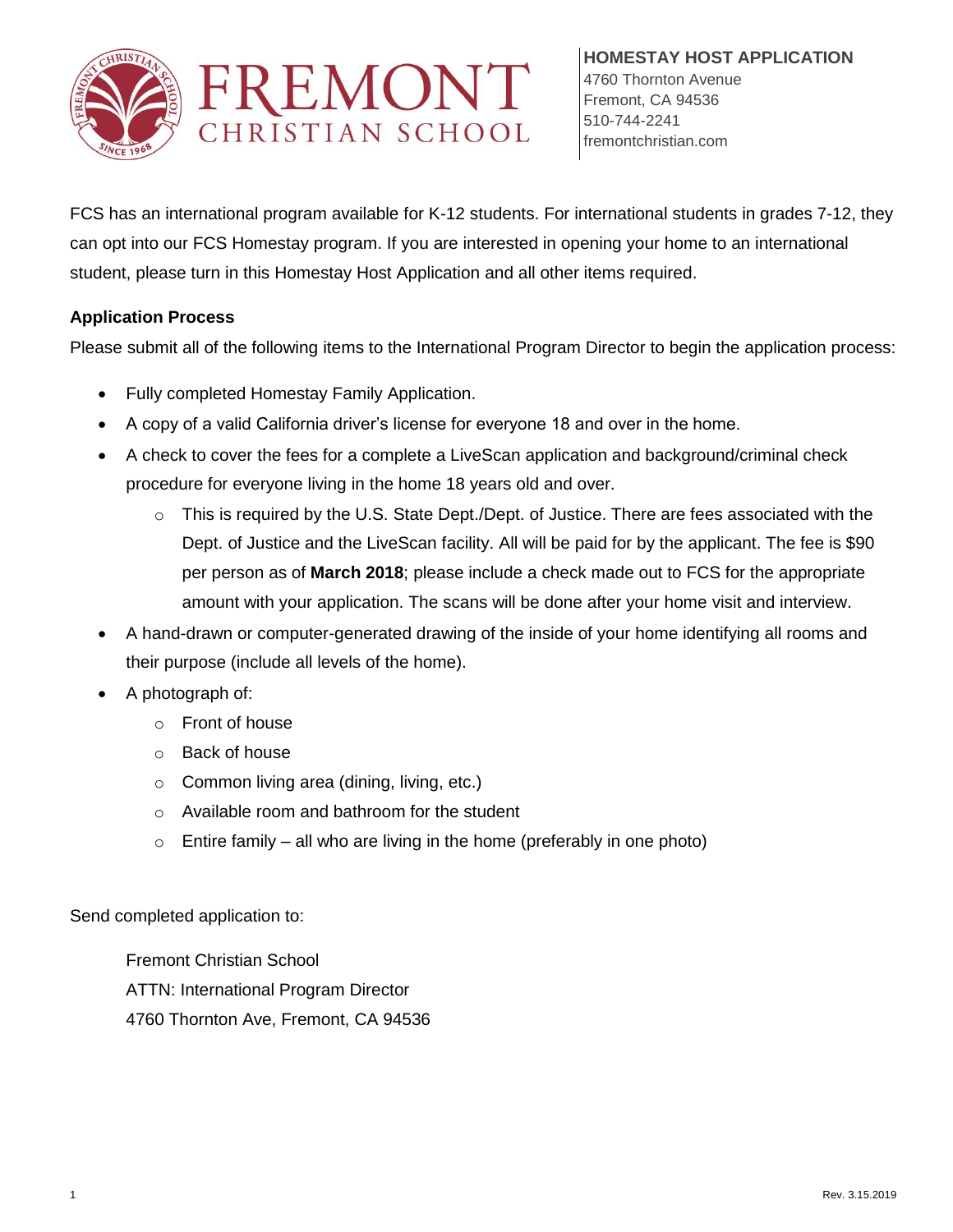Your information filled out in the following sections will remain confidential and will be used for the sole purpose of arranging the placement of an international student.

## **HOME INFORMATION**

Most students should have his/her own private bedroom with a door. Any exceptions will be determined by the International Program Director.

## **Home Address**

| Street |       | Apt. $#$ |
|--------|-------|----------|
| City   | State | Zip      |

| <b>Home Phone</b> | Fax |
|-------------------|-----|
|                   |     |

### **Cell Phone(s)**

| Name |  |
|------|--|
| Name |  |

#### **Type of Home**

| $\Box$ Condominium/Apartment                                                                                                                                             | Townhouse     | $\Box$ Single Family Home |           |
|--------------------------------------------------------------------------------------------------------------------------------------------------------------------------|---------------|---------------------------|-----------|
| Is your home:                                                                                                                                                            | $\Box$ Rented | $\Box$ Owned              |           |
| # of Bedrooms:<br># of Levels:                                                                                                                                           |               | # of Bathrooms: ____      |           |
| $\Box$ Yes<br>Does anyone in the home smoke?                                                                                                                             |               | $\Box$ No                 |           |
| Do you having working smoke detectors that meet city/building code?                                                                                                      |               | $\Box$ Yes                | $\Box$ No |
| Is your property/fire insurance in effect if you have a paying boarder?<br>Ensure that you and your home are adequately insured while a paying boarder resides with you. | $\Box$ Yes    | $\Box$ No                 |           |

#### **Amenities available to student(s)**

|  | DVD/VCR | Washer/Dryer<br>_ | Piano<br>$\overline{\phantom{0}}$<br>ب | - -<br><b>Bicycle</b><br>─ |
|--|---------|-------------------|----------------------------------------|----------------------------|
|--|---------|-------------------|----------------------------------------|----------------------------|

Please list any other things you have that would be available for student use and enjoyment.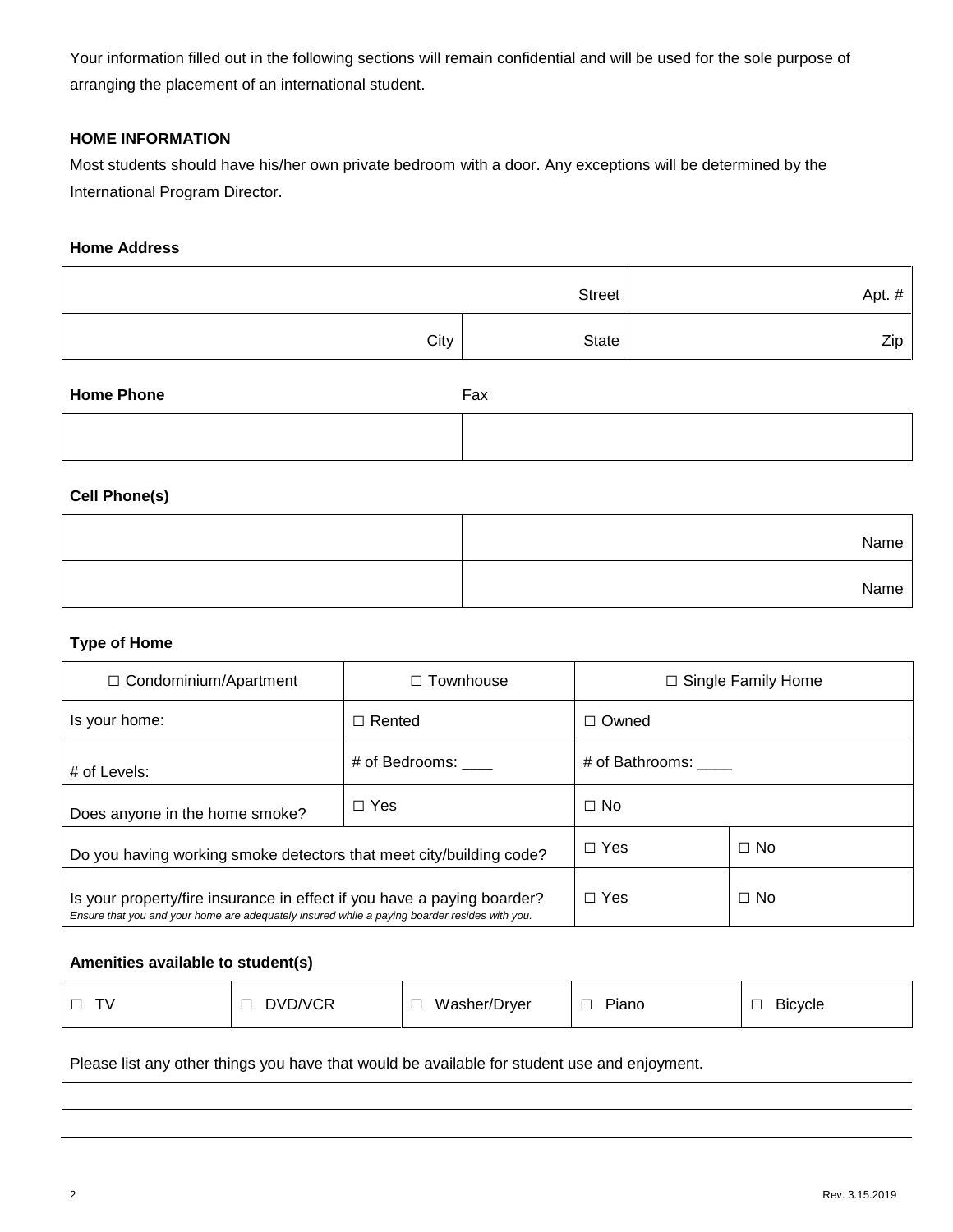## **CONTACT INFORMATION**

# **Primary Person**

| Name:                                                                  |            |                |                  |
|------------------------------------------------------------------------|------------|----------------|------------------|
| Birthdate:<br>(mm/dd/yyyy)                                             |            | Cell Phone:    |                  |
| Email:                                                                 |            | Work Phone:    |                  |
| Occupation & Employer:                                                 |            | Work Schedule: |                  |
| Is it okay to contact you at work?                                     | $\Box$ Yes | $\Box$ No      | □ Emergency Only |
| Do you attend church?                                                  |            | $\Box$ Yes     | $\Box$ No        |
| If yes - Where:                                                        |            |                |                  |
| If yes - Attendance Frequency:                                         |            |                |                  |
| Are you willing to take the student you're hosting to church with you? |            | $\Box$ Yes     | $\Box$ No        |

# **Secondary Person**

| Relationship to Primary Person:                                                      |              |                       |                  |
|--------------------------------------------------------------------------------------|--------------|-----------------------|------------------|
| Name:                                                                                |              |                       |                  |
| Birthdate:                                                                           | (mm/dd/yyyy) | Cell Phone:           |                  |
| Email:                                                                               |              | Work Phone:           |                  |
| Occupation & Employer:                                                               |              | <b>Work Schedule:</b> |                  |
| Is it okay to contact you at work?<br>$\Box$ Yes                                     |              | $\Box$ No             | □ Emergency Only |
| Do you attend church?                                                                |              | $\Box$ Yes            | $\Box$ No        |
| If yes - Where:                                                                      |              |                       |                  |
| If yes - Attendance Frequency:                                                       |              |                       |                  |
| Are you willing to take the student you're hosting to church with you?<br>$\Box$ Yes |              |                       | $\Box$ No        |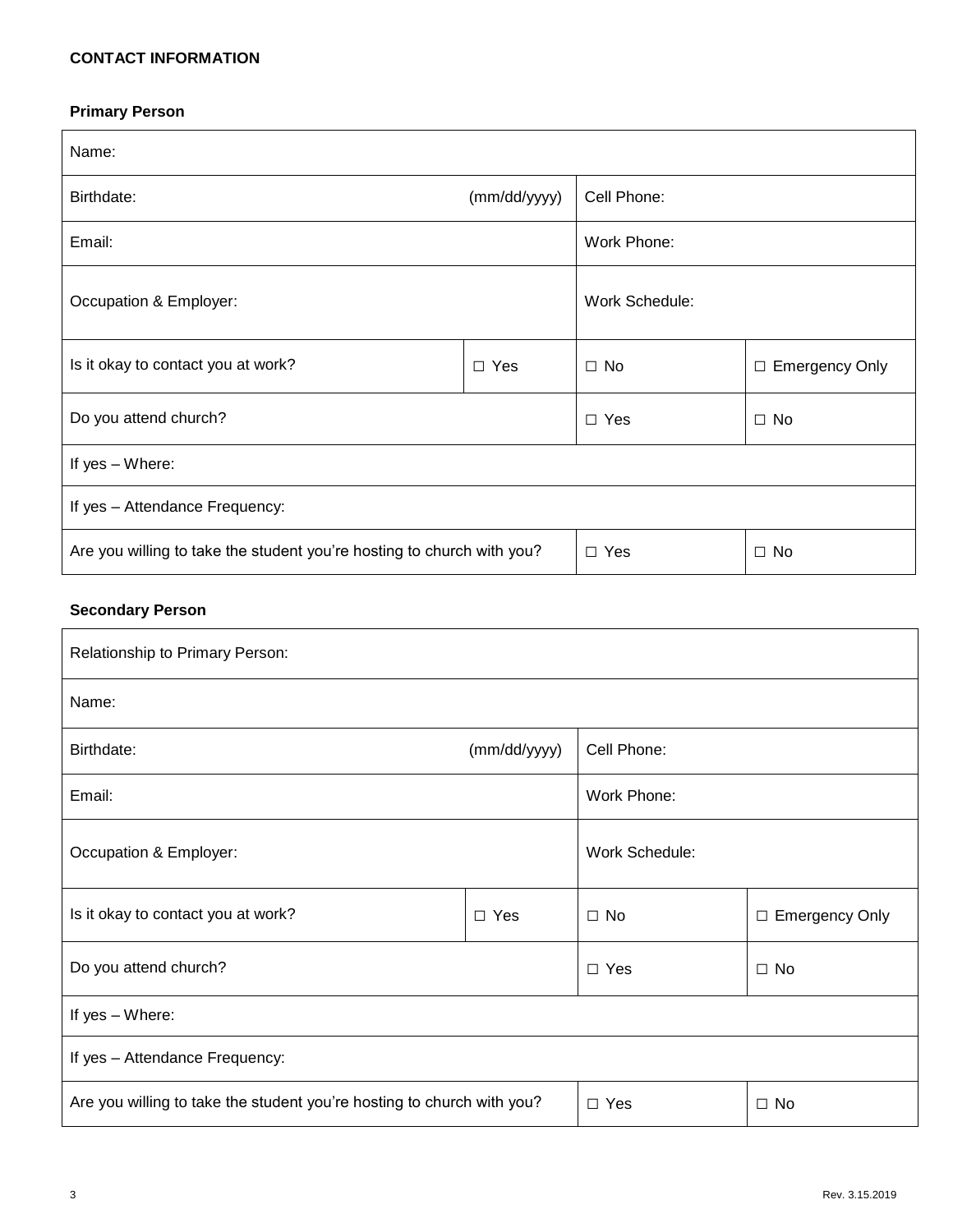Why would you like to host an international student in your home? Are you prepared to welcome your student as a part of your family? You cannot think of this relationship as "renting a room" to a person. You are caring for a family member.

Write out your thoughts below. Please include responses from primary and secondary applicants.

| Primary:                                                                                                            |
|---------------------------------------------------------------------------------------------------------------------|
|                                                                                                                     |
|                                                                                                                     |
|                                                                                                                     |
|                                                                                                                     |
|                                                                                                                     |
|                                                                                                                     |
|                                                                                                                     |
|                                                                                                                     |
|                                                                                                                     |
|                                                                                                                     |
|                                                                                                                     |
|                                                                                                                     |
| Secondary:                                                                                                          |
|                                                                                                                     |
|                                                                                                                     |
|                                                                                                                     |
|                                                                                                                     |
|                                                                                                                     |
|                                                                                                                     |
|                                                                                                                     |
| <u> 1989 - Andrea Andrea Andrea Andrea Andrea Andrea Andrea Andrea Andrea Andrea Andrea Andrea Andrea Andrea An</u> |
| ٠                                                                                                                   |
|                                                                                                                     |
|                                                                                                                     |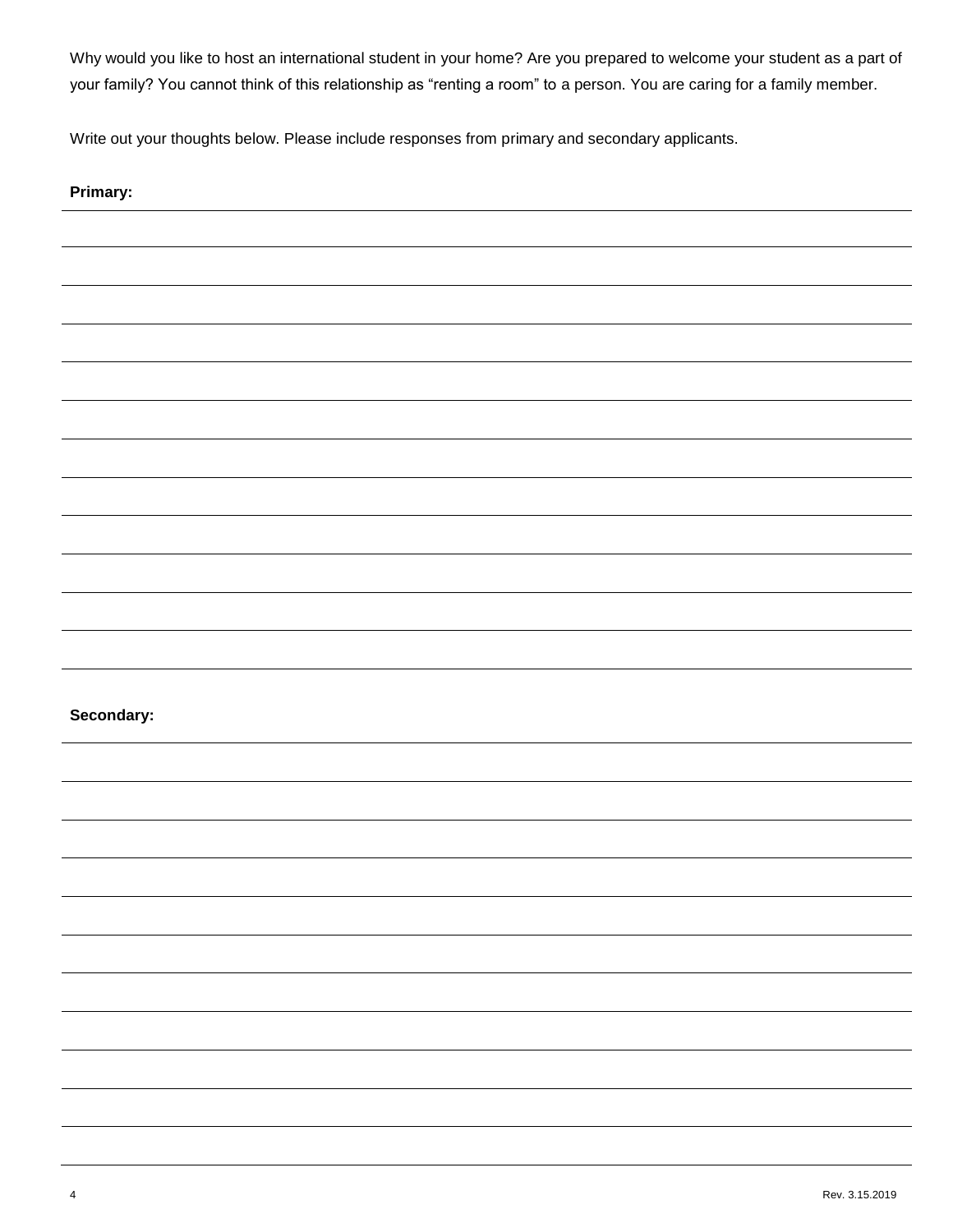### **ADDITIONAL HOME INFORMATION**

## **Other Residents**

| <b>Name</b><br>Last / First | Male or<br>Female | <b>DOB</b><br>mm/dd/yyyy | <b>Relationship to Primary</b> | Occupation | <b>Renter or Int'l Student?</b><br>Yes / No |
|-----------------------------|-------------------|--------------------------|--------------------------------|------------|---------------------------------------------|
|                             |                   |                          |                                |            |                                             |
|                             |                   |                          |                                |            |                                             |
|                             |                   |                          |                                |            |                                             |
|                             |                   |                          |                                |            |                                             |
|                             |                   |                          |                                |            |                                             |
|                             |                   |                          |                                |            |                                             |

### **Criminal Record**

| Does anyone in the household have a criminal record?<br>If yes, please discuss further with the International Program Director. | Yes | $\neg$ No |
|---------------------------------------------------------------------------------------------------------------------------------|-----|-----------|
|                                                                                                                                 |     |           |

# **Student Preference**

| Gender | Female                           | Male          | □ No Preference |
|--------|----------------------------------|---------------|-----------------|
| Grade  | $\Box$ Junior High (gr. 07 & 08) | া High School | □ No Preference |

# **Home Language**

| Primary Language:                               |     |           |  |  |
|-------------------------------------------------|-----|-----------|--|--|
| Is there a secondary language used in the home? | Yes | $\Box$ No |  |  |
| If yes – Secondary Language:                    |     |           |  |  |

## **Pet Information**

| Do you own pets?              | $\Box$ Yes    | $\Box$ No      |
|-------------------------------|---------------|----------------|
| If yes $-$ Which type of pet? | $\Box$ Indoor | $\Box$ Outdoor |
| If yes - What kind of pet?    |               | How many?      |
| Additional comments:          |               |                |

## **Wi-Fi Information**

| Do you have internet access in the home?                                            |            |           |
|-------------------------------------------------------------------------------------|------------|-----------|
| Students must be guaranteed internet accessibility from their own computer / laptop | <b>Yes</b> | $\Box$ No |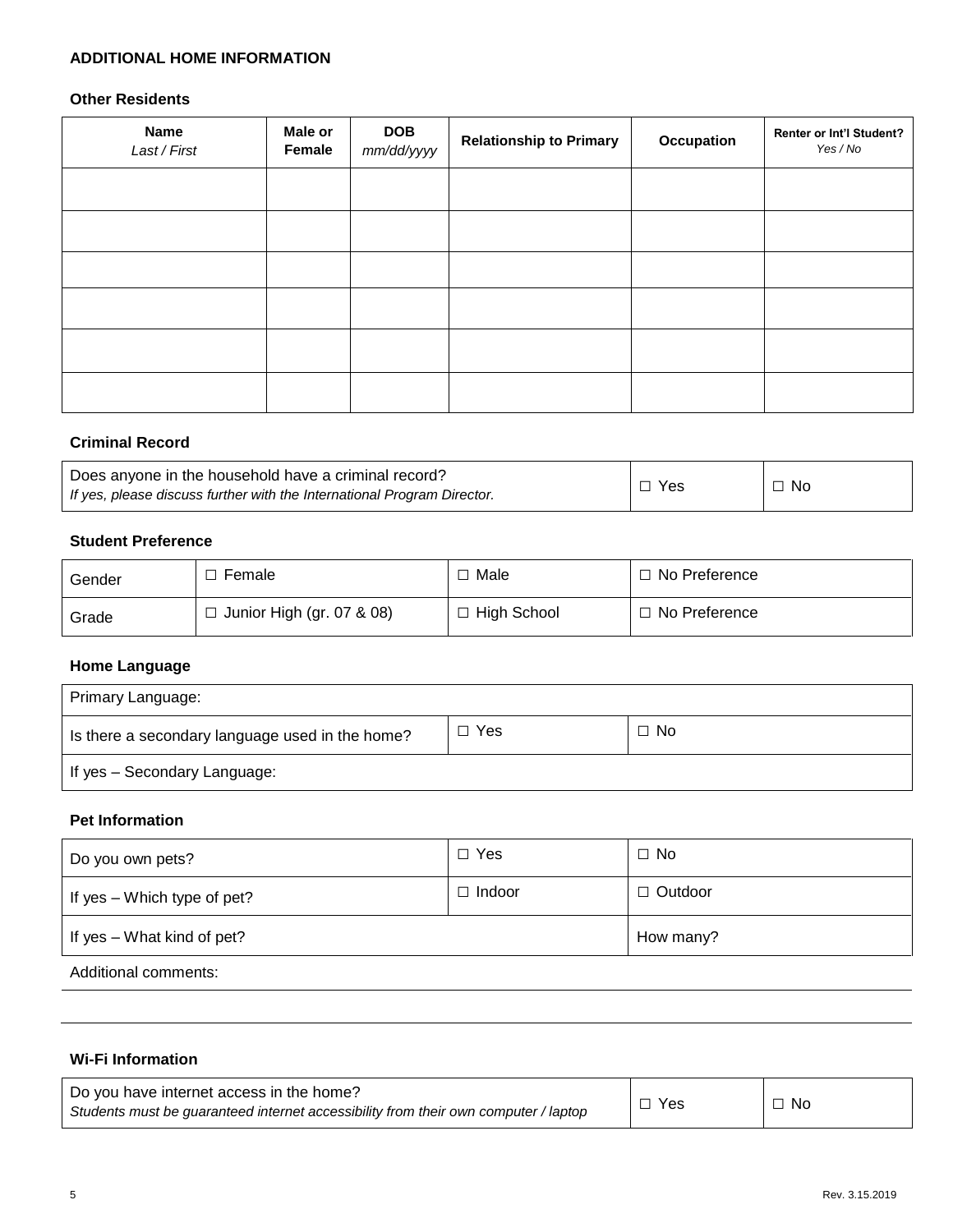### **Diet Information**

Students must receive three (3) well-balanced meals each day. Breakfast can be "continental" and lunch can be packed from home, both may be "self-serve." Students must also have access to snacks and be included in family meals and outings. It is expected that the student will eat dinner nightly with the host family.

| Who is the main cook in the home?                          |     |           |
|------------------------------------------------------------|-----|-----------|
| What type of food do you usually eat at home?              |     |           |
| Do you prepare breakfast or provide self-serve?            |     |           |
| Do you have any special dietary practices or restrictions? |     |           |
| Will you allow a student to eat in their room?             | Yes | $\Box$ No |

## **Health / Developmental Conditions**

| Do you or anyone living in the home have medical conditions such as allergies,<br>diabetes, depression, epilepsy, which could impact the care of a minor student? | $\Box$ Yes | $\Box$ No |
|-------------------------------------------------------------------------------------------------------------------------------------------------------------------|------------|-----------|
| Do you or anyone living in the home have any other conditions that could<br>impact the care of a minor student?                                                   | Yes        | $\Box$ No |

If yes, please list any conditions and be prepared to discuss in an interview:

#### **Transportation Information**

| Students must be transported to and from FCS every school day; regular schedule runs from 8:00 AM to 3:PM.                                             |            |              |  |
|--------------------------------------------------------------------------------------------------------------------------------------------------------|------------|--------------|--|
| Are you willing to provide transportation if the student chooses to participate in<br>an after-school sport, club, or attend a school-sponsored event? | $\Box$ Yes | $\square$ No |  |

#### **Schedules & Hobbies Information**

International students who apply for homestay want to spend time with their homestay family in the evenings and on weekends. Homestay families are expected to involve/include students in family activities, outings, and events, which will familiarize students with American culture. Please provide a general description of your family's normal daytime routine and evening/weekend commitments in the sections below.

Daytime

Weekends/Evenings

Are there any other hobbies or leisure activities that you will offer to a student living in your home?